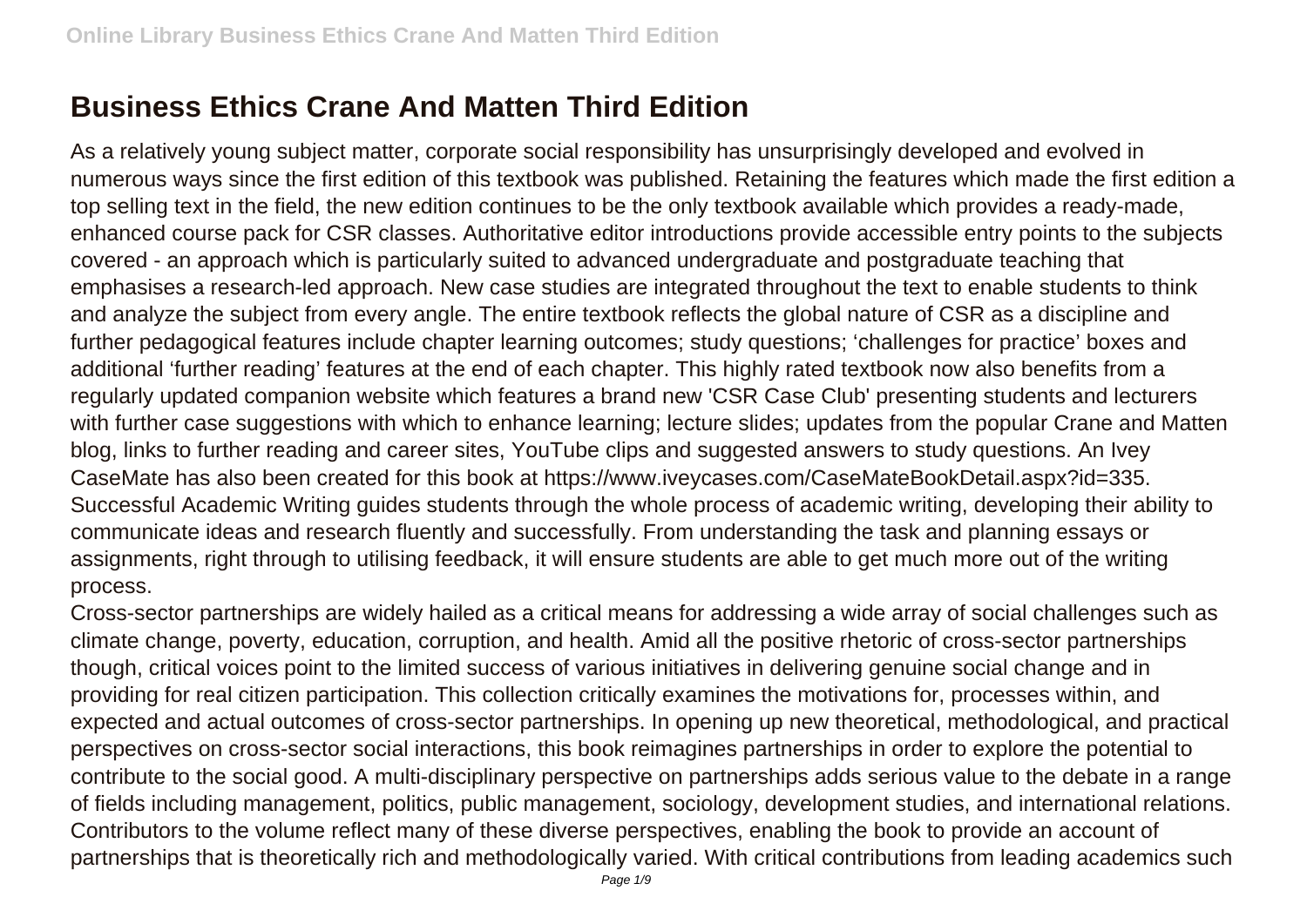as Barbara Gray, Ans Kolk, John Selsky, and Sandra Waddock, this book is a comprehensive resource which will increase understanding of this vital issue.

This book links ethical leadership theory to the implementation of improved leadership practices, particularly in highly operational environments. It builds on the recognition that bad forms of leadership lead to declining motivation and consequently to problems in the social climate and quality of work in organizations and the personal health of employees. It is based on a qualitative study from 100 in-depth interviews using inductive categorization, retrieving deep, rich and unprompted data from a highly developed and advanced production facility. The book reviews the current state of research in this field and describes the setup of the underlying study, linking it to the author's professional experience. It discusses the research design, its testing and its adaption to organizational practice. The book presents the findings of the study, introduces specific issues arising from the analysis, then critically discusses the interpretation of the findings and matches these with theoretical concepts. One finding of the study is that CSR and ethics are too often implemented with a focus on governance, process and reporting, without looking at leadership on all levels as the critical component. Finally it discusses the conclusions and implications derived from the findings. Overall, the book critically assesses how ethical leadership can be practically implemented in business organizations as a means of transforming organizations into better-governed institutions that exhibit ethical behavior. Foreword by Prof Dr James F. O'Kane, Dean of The Business School, Edinburgh Napier University /div

The Oxford Handbook of Business Ethics is a comprehensive treatment of the field of business ethics as seen from a philosophical approach. The volume consists of 24 essays that survey the field of business ethics in a broad and accessible manner, covering all major topics about the relationship between ethical theory and business ethics. Provides an introduction to the subject of ethics and values in the business environment. Set firmly in a European context, the book spans the range of subjects in business ethics, including: theories of ethics; capitalism and free enterprise; marketing; employment; and the greening of business.

"This book is an examination of the inattention of business schools to moral education, addressing lessons learned from the most recent business corruption scandals and financial crises, and also questioning what we're teaching now and what should be considering in educating future business leaders to cope with the challenges of leading with integrity in the global environment"--Provided by publisher.

This book represents an introduction to and overview of the diverse facets of the ethical challenges confronting companies today. It introduces executives, students and interested observers to the complex trends and developments in business ethics. Coverage presents industry-specific topics in ethics. The book also provides a general, interdisciplinary survey of the ethical dimensions of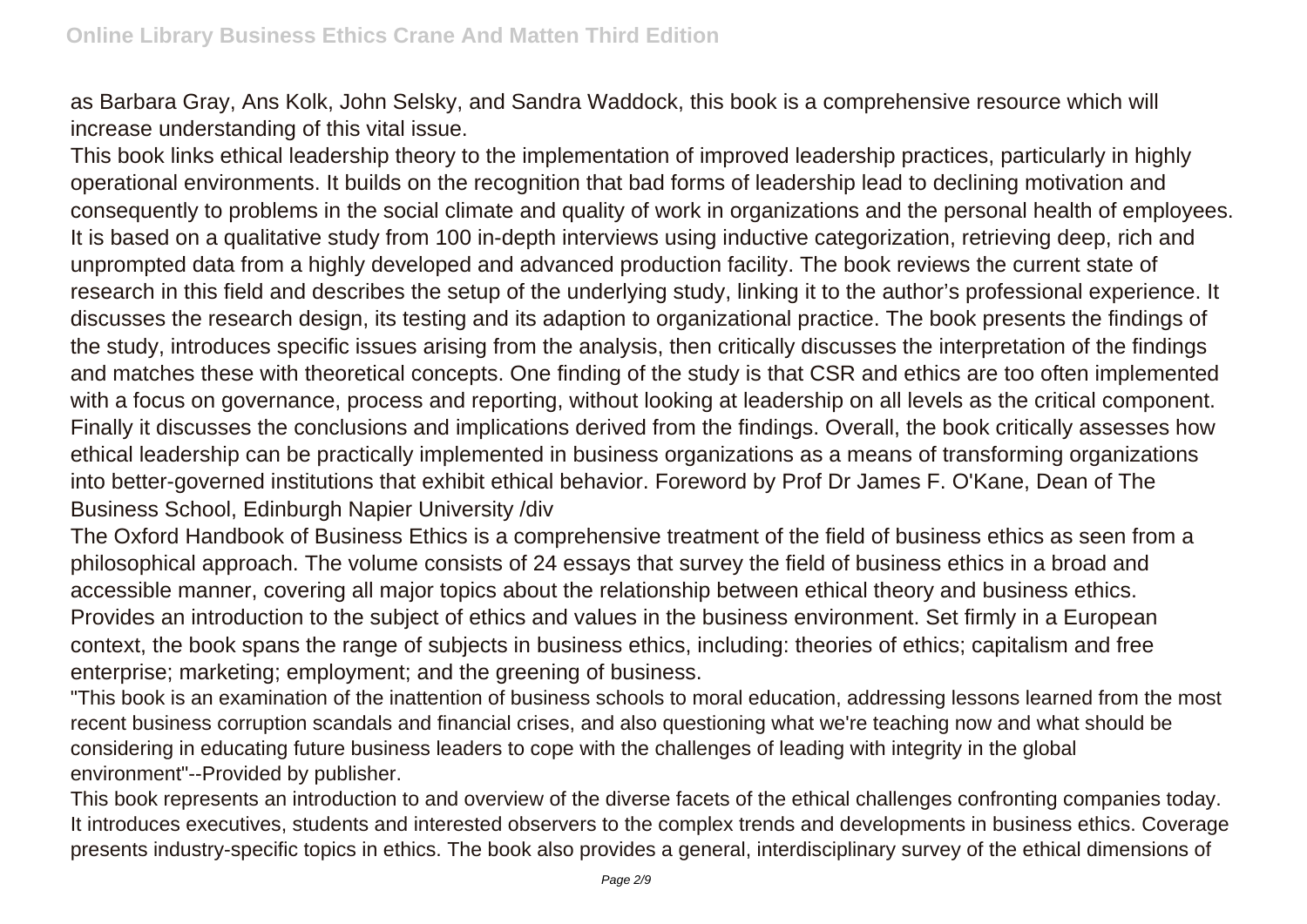## management and business.

Business EthicsManaging Corporate Citizenship and Sustainability in the Age of GlobalizationOxford University Press Corporate Social Responsibility: Definition, Core Issues and Recent Developments offers a well-structured and thorough introduction to corporate social responsibility (CSR). Author Brent D. Beal introduces the basic concept of CSR, briefly discusses the challenges of defining it, and summarizes important conceptual models. CSR is examined in the context of the perfect competition market model, market failure, and social dilemmas. Three different types of CSR—systemic, strategic, and philanthropic—are highlighted. Finally, arguments both for and against CSR are outlined and several conceptual frames are proposed. Readers are encouraged to think about what businesses should be responsible for in society and how a society's economic system should be structured, bounded, and ultimately, controlled. This text is appropriate for any business course in which the introduction of CSR would complement other course content.

Responsible behaviors in the realm of business continue to remain a crucial component of organizational development. By exploring core aspects of contemporary corporate strategies, businesses can create more value in social welfare initiatives. CSR 2.0 and the New Era of Corporate Citizenship is an authoritative reference source for the latest scholarly research on the ways in which corporate entities can implement responsible strategies and create synergistic value for both businesses and society. Featuring extensive coverage across a range of relevant perspectives and topics, such as corporate citizenship, stakeholder engagement, and business ethics, this publication is ideally designed for students, academics and researchers seeking current concise and authoritative research on the business case for corporate social responsibility.

Business Ethics: What Everyone Needs to Know ® is a succinct, practical survey that explains what ethical lines are, how not to cross them, and what to do when they are crossed. Written in a question-and-answer format, this resource provides engaging and readable introductions to the basic principles of business ethics and an invaluable guide for dealing with ethical dilemmas. International Business Ethics: Challenges and Approaches, edited by Georges Enderle, is a pioneer in this widely uncharted field of international business ethics. This volume includes the work of 39 contributors, half of them from non-Western countries, first presented at the First World Congress of Business, Economics, and Ethics hosted by Reitaku University and the Institute of Moralogy in Japan. A number of disparate but interconnected forces such as deregulation and globalization, rapid advances in communications technology and the rise in the power of the consumer and civil society have now combined to bring corporate responsibility to prominence in many corporate boardrooms. In this information age, the ramifications of not addressing best practice in environment, workplace, marketplace and community

could range from bad press coverage to complete market exclusion. These are perilous times for the social construct of modern capitalism.In today's society successful companies will increasingly be those that recognize that they have responsibilities to a range of stakeholders that go beyond compliance with the law. If in the past the focus was on enhancing shareholder value, now it is on engaging stakeholders for longterm value creation. This does not mean that shareholders are not important, or that profitability is not vital to business success, but that in order to survive and be profitable a company must engage with a range of stakeholders whose views may vary greatly. If in the past corporate social responsibility was simply seen as profitability plus compliance plus philanthropy, now responsible corporate citizenship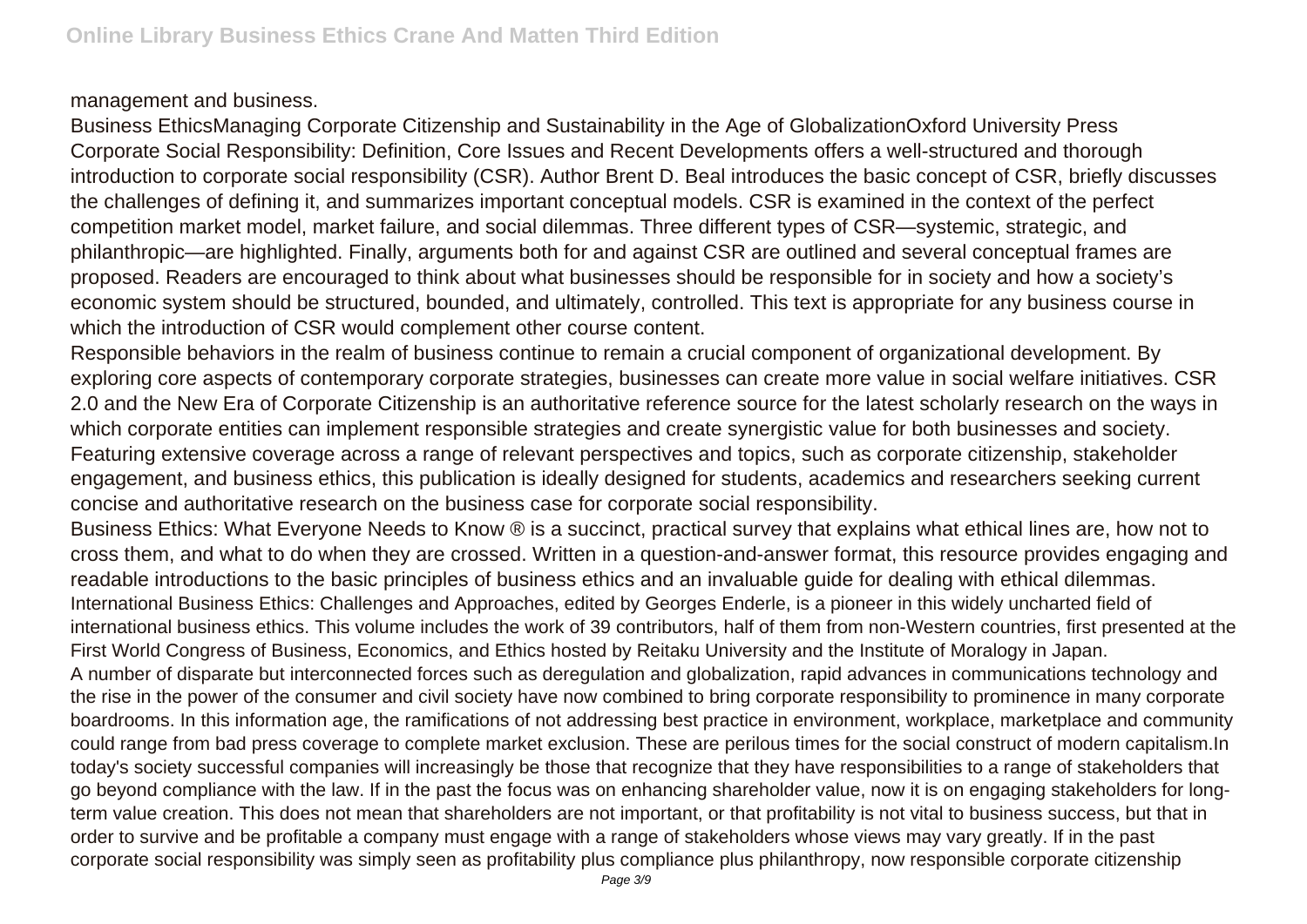means companies being more aware of and understanding the societies in which they operate. This means senior executives and managers being able to deal with a wide range of issues including greater accountability, human rights abuses, sustainability strategies, corporate governance codes, workplace ethics, stakeholder consultation and management.The aim and scope of Perspectives on Corporate Citizenship is to help capture and distil these and other emerging trends in terms of content, context and processes, in one concise volume. With contributions from the \*crème de la crème\* of leading thinkers from around the world, Perspectives on Corporate Citizenship is essential reading for students, scholars and all serious thinkers on one of the most critical issues of our time.

This book is useful for B.Com., M.Com., and MBA students of all Indian Universities. Presentation of various aspects of entrepreneurship is the most salient features of this book. Clarity of all topics has been given throughout. Description of the most difficult topics, in a simple and easy to follow style, has been the authors main attempt. At the end of the each chapter Assessment Questions are included in this book. Glossary, Bibliography, Author Index, Subject Index and Abbreviations are incoporated at the end of the book.

Ethical aspects of business and the economy are of increasing concern in business practice, higher education, and society in general. This concern results from significant business scandals and economic crises, such as the financial crisis of 2008 and the following great recession, as well as from pressing current and future challenges for the economy, such as sustainability and globalization. As a result, there is a growing demand for normative analysis and orientation for business and the economy, where business ethics has become a crucial part of organizational management, risk management, branding, and strategic management. Business Ethics: Methods and Application provides a new systematic approach to normative business ethics that covers the complex and various ethical challenges of modern business. It aims to train analytical thinking skills in the field of business ethics and to approach ethical issues in business in a rational and systematic way. The book develops a number of specific methods for business ethics analysis that are tailored for ethical decision-making in business and for analyzing complex ethical topics in business. The book discusses fundamental ethical questions regarding the meaning of business and the economy for the individual person, society, the environment, and people around the world. As a result, Business Ethics: Methods and Application develops normative guidelines for business in the 21st century and its fundamental challenges and will be key reading for undergraduate, postgraduate, and MBA students of business ethics, business strategy, business and society, and related fields. Want to know what s buzzing with corporate citizenship? Look no further. This book shows why global corporate citizenship has been called the topic of the decade and why it matters to each of us, no matter where we live. It explains in plain English the major issues and ideas percolating in current research on the topic. Trust what you discover in the book. The list of contributors to Handbook of Research on Global Corporate Citizenship reads like a Who s Who of corporate citizenship research. Thomas Donaldson, University of Pennsylvania, US This is a unique and eclectic set of essays on a vitally important (but often neglected) topic. The editors are to be congratulated in assembling a distinguished group of scholars, who carefully and expertly guide the reader through the various facets of global corporate citizenship. This is a must read for anyone interested in the social ramifications of the globalization of business activity. John H. Dunning OBE, University of Reading, UK and Rutgers University, US Start with a fact large corporations wield enormous power in the contemporary, globalized economy. Then note the hopes and fears that this fact inspired the potential to harness the profit motive to social needs, but the fear that the profit motive can just as easily wreak havoc. And finally, bring together some leading scholars from around the world to discuss the matter and the result is a hugely impressive collection of essays on one of the burning issues of our time. This volume is definitive the necessary starting point for future debate. Paul S. Adler, University of Southern California, US This volume provides an extensive and comprehensive overview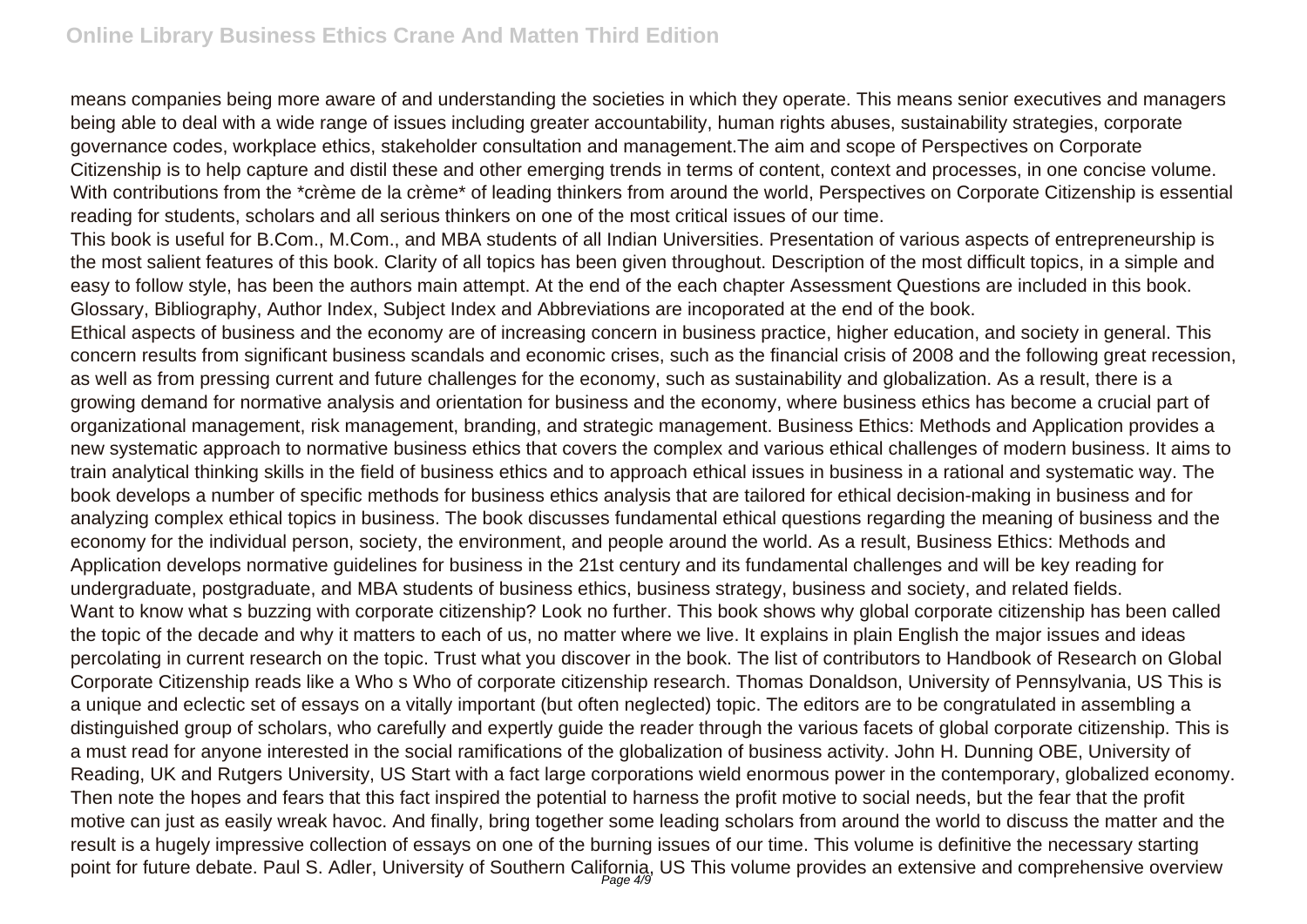of current research and theory about why and how corporations should play a more active role in fulfilling their global citizenship obligations and responsibilities. Its contributors include many of the most important and influential scholars in the field of corporate social responsibility from both Europe and the US. An important strength of this volume is the diversity and breadth of the dimensions of corporate citizenship that it explores in depth. This volume provides an important resource to scholars, managers, and activists interested in promoting corporate citizenship. David Vogel, University of California, Berkeley, US The Handbook of Research on Global Corporate Citizenship identifies and fosters key interdisciplinary research on corporate citizenship and provides a framework for further academic debate on corporate responsibility in a global society. This exciting and important Handbook provides a unique forum to discuss the consequences of the social and political mandate of business firms and examines the implications of these consequences for the theory of the firm. Leading academics have been invited from various disciplines such as management studies, economics, sociology, legal studies and political science to evaluate the concept of corporate citizenship and to analyze the role of private business in global governance and the production of global public goods. The Handbook is structured in seven sections: theoretical perspectives on corporate citizenship contemporary issues and challenges of global business regulation actors and institutions of global business regulation disciplinary perspectives on corporate citizenship implications for management theory building critical perspectives on corporate citizenship conclusions. This Handbook will be a significant read for academics, postgraduate students and managers interested in the field of corporate citizenship, regulation and corporate responsibility across the social sciences.

It is widely accepted that corporations have economic, legal, and even social roles. Yet the political role of corporations has yet to be fully appreciated. Corporations and Citizenship serves as a corrective by employing the concept of citizenship in order to make sense of the political dimensions of corporations. Citizenship offers a way of thinking about roles and responsibilities among members of polities and between these members and their governing institutions. Crane, Matten and Moon provide a rich and multi-faceted picture that explores three relations of citizenship – corporations as citizens, corporations as governors of citizenship, and corporations as arenas of citizenship for stakeholders – as well as three contemporary reconfigurations of citizenship – cultural (identity-based), ecological, and cosmopolitan citizenship. The book revolutionizes not only our understanding of corporations but also of citizenship as a principle of allocating power and responsibility in a political community.

CSR has now moved beyond the stage of specialist or niche subject to become an integral part of global business and society. This timely edition is destined to become the definitive guide to CSR, Sustainability, Business Ethics and the organizations and standards in the field. The A to Z of Corporate Social Responsibility is a unique publication and is the culmination of over a hundred of the world's leading thinkers, opinion formers, academic and business people providing an easy-to-use guide to CSR: from general concepts such as sustainability, stakeholder management, business ethics and human rights to more specific topics such as carbon trading, microfinance, biodiversity, the Base of the Pyramid model and globalisation. In addition to definitions of the most important terms across the wide range of CSR associated topics, this book also covers all the most important codes and guidelines, such as the Equator Principles, the UN Global Compact and ISO standards, as well as providing background on organizations such as the World Business Council for Sustainable Development and Transparency International and profiles of CSR in particular industries and regions. This paperback edition includes all the latest developments in CSR as well as incorporating new sections on boardroom pay, the sub-prime market and the financial crisis. Praise for the first edition: "A complete reference guide...offers an invaluable combination of lessons learned and best practice for the future...provides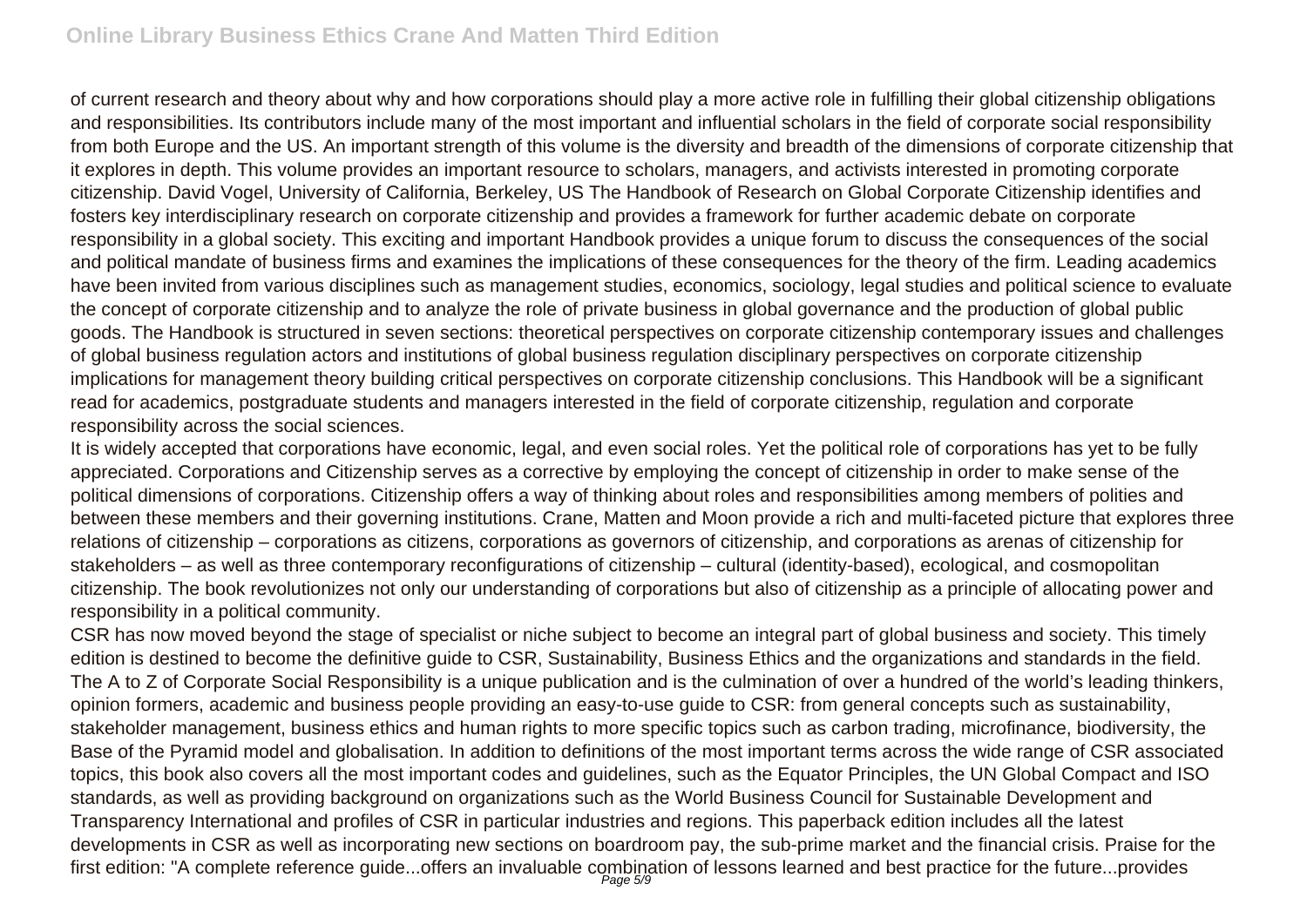first–hand insights" (Forum CSR International, October 2008) "This is a timely and innovative contribution to the field of Corporate Social Responsibility" (Retail & Leisure International, February 2008) "...a handy reference to have on the shelf behind your desk..." (Ethical Performance, February 2008) "You will not find a wider display of today's key global players and their action programs than here." (CSR–News.net, May 2008) "The book contains a great deal of detailed research." (Supply Management, May 2008) It is widely accepted that corporations have economic, legal, and even social roles. Yet the political role of corporations has yet to be fully appreciated. Corporations and Citizenship serves as a corrective by employing the concept of citizenship in order to make sense of the political dimensions of corporations. Citizenship offers a way of thinking about roles and responsibilities among members of polities and between these members and their governing institutions. Crane, Matten and Moon provide a rich and multi-faceted picture that explores three relations of citizenship - corporations as citizens, corporations as governors of citizenship, and corporations as arenas of citizenship for stakeholders - as well as three contemporary reconfigurations of citizenship - cultural (identity-based), ecological, and cosmopolitan citizenship. The book revolutionizes not only our understanding of corporations but also of citizenship as a principle of allocating power and responsibility in a political community.

Marketing has experienced unprecedented changes. Globalization, digital revolution, transparency, and growing pressure concerning the role of business in society are affecting marketing functions. Simultaneously, these changes are forcing both academics and professionals to reinvent and reposition themselves, calling for a deep discussion about what and how universities should teach to face present and future market demands and requirements. Evaluating the Gaps and Intersections Between Marketing Education and the Marketing Profession provides emerging perspectives on the role of marketing and marketing education in increasingly complex and demanding social and economic landscapes. Featuring coverage on a broad range of topics such as business schools, marketing curricula, and professional development, this publication is ideally designed for researchers, business students, marketers, managers, academicians, and employers seeking current research on market expectations and students' future roles within this discipline.

This study provides a representation of the broad spectrum of theoretical work on topics related to business ethics, with a particular focus on corporate citizenship. It considers relations of business and society alongside social responsibility and moves on to examine the historical and systemic foundations of business ethics, focusing on the concepts of social and ethical responsibilities. The contributors explore established theories and concepts and their impact on moral behaviour. Together, the contributions offer varied philosophical theories in approaches to business ethics. The book will be a valuable resource for academics and researchers with an interest in the theoretical development of business ethics.

I Dr. Larry Lamard Garland, Certified as an Air Traffic Controller manageable of Billions of Dollars of Equipment, managing Thousands of lives am additionally Certified in the defined areas of Legal, Accounting, Finance, Information Systems Management, Audit and Corporate Financial Management, in pursuit of an Executive available position.

Corporate Citizenship (CC) has emerged as a widely used way of describing the role of business in wider society. As such, CC has been popular with academics, business leaders and politicians alike, as it locates the private corporation within a network of mutual responsibilities and obligations in their social environment. This collection takes stock of the debate by tracing back its origin, identifying the key topics and delineating the key controversies. The volume locates the discussion on corporate citizenship in a wider turn towards the political within the ongoing discussion on the role of business in society. In doing so, the individual chapters feature key contributions by the thought leaders in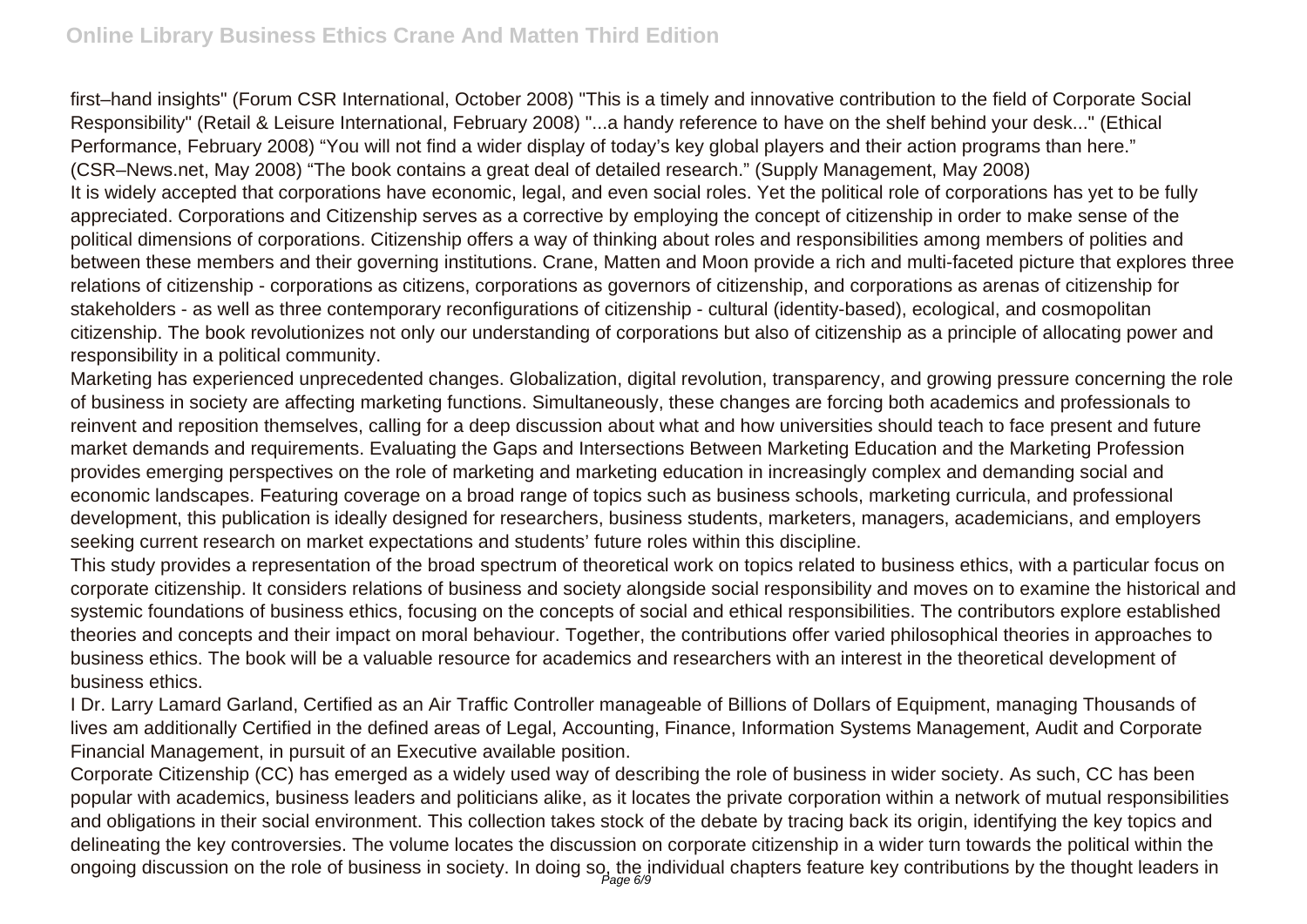the field and provide an overview of the ongoing developments in the field, in particular at the transnational level. With an original introduction by the editors, this collection will be an invaluable tool for students, researchers and practitioners with an interest in the field of corporate citizenship.

How can you be an ethical corporate citizen in an increasingly complex, multiple-stakeholder world? This is the most pressing question facing businesses today, small and large, local and global. Business Ethics is a thorough yet accessible exploration of the main ethical theories and how these apply to the major stakeholders facing this question. Written from a truly international perspective and supported by diverse and innovative learning features, this book provides the tools and concepts necessary to understand and effectively manage ethical challenges wherever you are in the world. 'Key Concepts' and 'Think Theory' boxes ensure the essential ideas are straightforward to grasp but don't go unchallenged, while 'Ethics in Action' boxes and Case Studies illustrate these ideas at play in the working world. Step into the shoes of a decision-maker with 'Ethical Dilemma' boxes and hear from them first hand with new 'Practitioner Spotlight' boxes, which feature fascinating insights from real-life practitioners on how they manage ethical decisions and what skills they consider to be crucial to success. The fourth edition offers a wealth of new cases and examples as well as updates of favourites from previous editions, including features on AirBnB, TOMS, and McDonalds. Bespoke video interviews with the practitioners from the book and new multiple-choice questions enhance the online resources for students, while workshop and flipped classroom activity ideas support lecturers. In addition, content has been thoroughly updated across the book and online to reflect the latest developments and issues surrounding corporate citizenship, globalization, and sustainability. Award-winning, best-selling, and up-to-date; this is the textbook of choice for those wishing to excel in business ethics. The book is supported by an extensive range of online resources: For students: Practitioner Spotlight videos and web links Additional Case Study web links Additional Ethics in Action web links Addition Ethics on Screen web links Think Theory responses Film list Ethics career guide Further reading Multiple-choice questions For lecturers: VLE content PowerPoint slides Test bank Case bank Sample course outline Teaching notes for Case Studies Teaching notes for Ethical Dilemmas Teaching notes for Ethics in Action features Teaching notes for Ethics on Screen features Ideas for structured workshops

The fourth edition of Business Ethics explores throughout the text, in the context of business ethics, the three major challenges that businesses face when making ethical decisions: Globalization Sustainability Corporate citizenship. Crane and Matten provides a truly global approach with a strong European perspective as well as examples from emerging economies and all around the world.The text's accessible style and easy-to-follow narrative ensure it is engaging for students new to the subject. The text features excellent case studies and unique pedagogical features that show how theory relates to real-life practice, including Ethics on Screen, Ethics Online and Ethics in Action. It also focuses on skills, such as key decision-making skills, through in-text features including Skill Checks, Think Theory boxes and Key Concept boxes. New to this editionExtended coverage of SMEs and social enterprise, world religions and business ethics, whistleblowing, personal decision-making and feminist ethicsUpdated cases,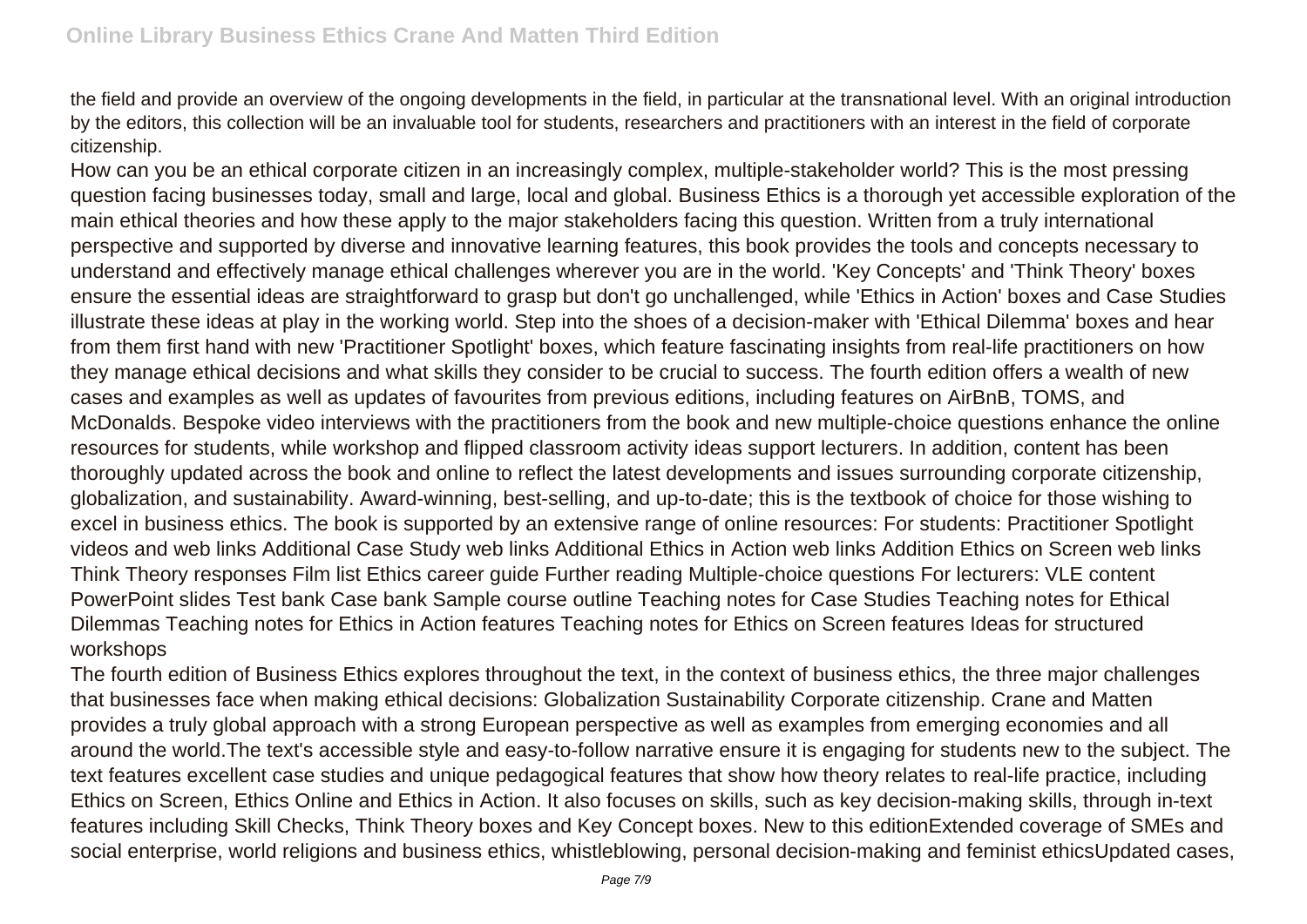examples, and vignettes throughout featuring recent cases that have raised complex ethical issues including the News International phone-hacking scandal, the ethical challenges presented by social media, and changes to banking regulations to avert another financial crisisExtended coverage of Asian, Arabian, Latin American, and African perspectives on the ethical debates and dilemmas faced by businesses in their regionsNew in-text features highlight the business skills covered in each chapterEnhanced resources on the website including, for students, related video links for each chapter, a careers advice section, all EoS have been updated to feature a new recent film, to help engage students with business ethics through the very latest cultural coverage, and, for lecturers, a test bank of multiple choice questions

Firms generally depend upon innovations in order to achieve advantages on competitive markets, thus also raising societal questions. Business ethics provides a normative framework for balancing the different perspectives, values, and interests at stake. This balance must be achieved both at relevant firm and regulatory levels. Business Ethics of Innovation is thus necessarily an interdisciplinary endeavour. This volume assesses general questions of how business ethics may contribute to adequate innovations and specifically discusses respective case studies in pharmaceutical and IT sectors.

Corporate social responsibility (CSR) continues to grow as an area of interest in academia and business. Encompassing broad topics such as the relationship between business, society, and government, environmental issues, globalization, and the social and ethical dimensions of management and corporate operation, CSR has become an increasingly interdisciplinary subject relevant to areas of economics, sociology, and psychology, among others. New directions in CSR research include advanced 'micro' based investigations in organizational behaviour and human resource management, additional studies of environmental social responsibility and sustainability, further research on 'strategic' CSR, connections between social responsibility and entrepreneurship, and improvements in methods and data analysis as the field matures. Through authoritative contributions from international scholars across the social sciences, this Handbook provides a cohesive overview of this recent expansion. It introduces new perspectives, new methodologies, and new evidence from a range of disciplines to encourage and facilitate interdisciplinary research and global implementation of corporate social responsibility.

Around the turn of the millennium, a young woman with outstanding academic achievements in science and mathematics applied to study engineering at a Eu- pean university. She had chosen to study engineering particularly because of the opportunities she expected it would give her to make a contribution to the well- ing of others. It happened that the university engineering department to which she applied had just been involved in the design of a vehicle for a world speed record attempt. When the young woman visited the university for interview this "triumph of technology" was presented as being a quintessential example of good engineing. However, though it was clear to her that the vehicle was technically ing- ious, she also recognised that it was of no practical use. She concluded that she had misunderstood the nature of engineering, and still wishing to help others she changed her plans and studied medicine, at which she assuredly excelled. This young woman's change of career was undoubtedly a specific loss for en- neering. Additionally, it had a broader, tragic dimension; for her understanding of the purpose of engineering was more mature